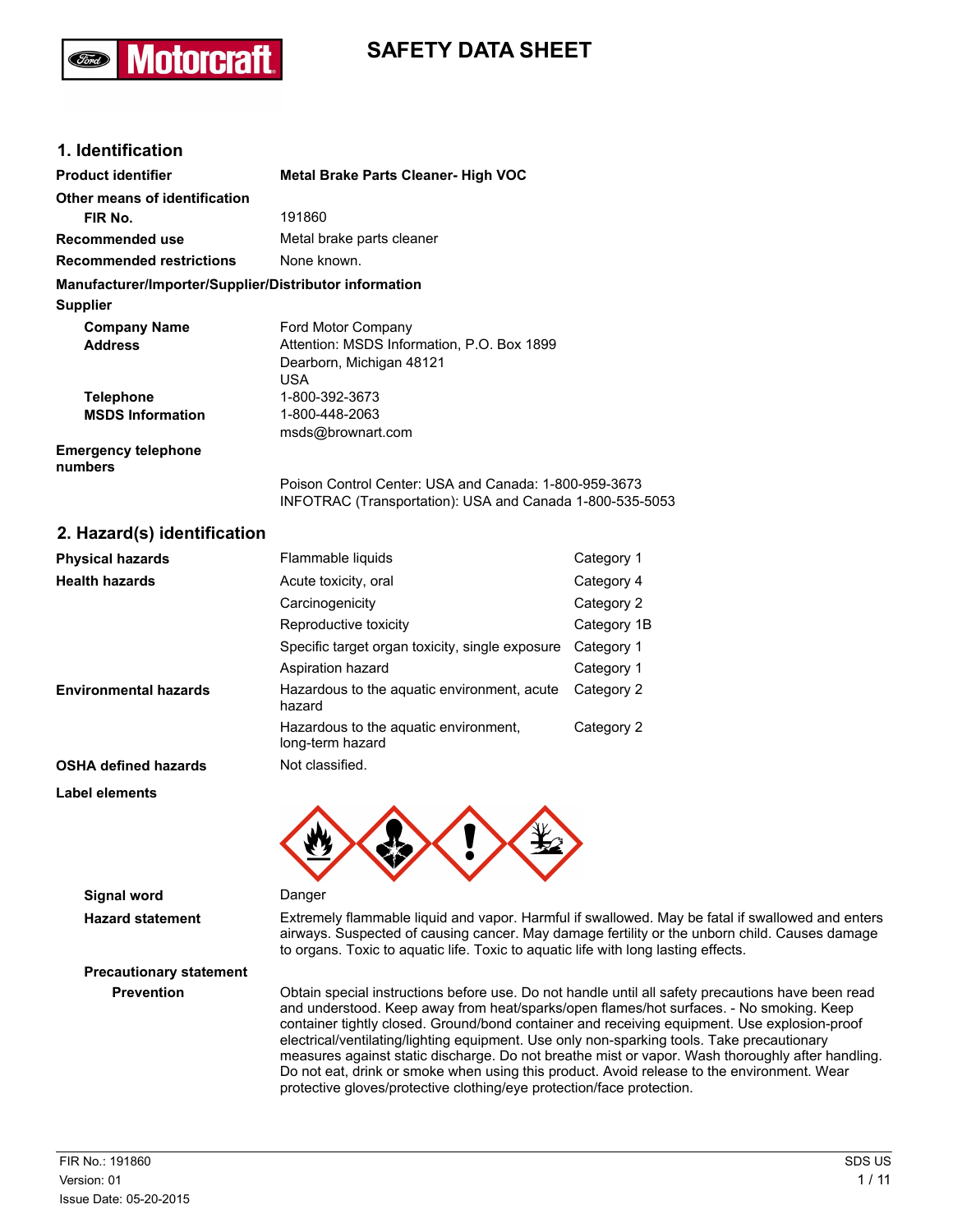| <b>Response</b>                              | If swallowed: Immediately call a poison center/doctor. Rinse mouth. Do NOT induce vomiting. If<br>on skin (or hair): Take off immediately all contaminated clothing. Rinse skin with water/shower. If<br>exposed: Call a poison center/doctor. If exposed or concerned: Get medical advice/attention. In<br>case of fire: Use appropriate media to extinguish. Collect spillage. |
|----------------------------------------------|----------------------------------------------------------------------------------------------------------------------------------------------------------------------------------------------------------------------------------------------------------------------------------------------------------------------------------------------------------------------------------|
| <b>Storage</b>                               | Store in a well-ventilated place. Keep cool. Store locked up.                                                                                                                                                                                                                                                                                                                    |
| <b>Disposal</b>                              | Dispose of contents/container in accordance with local/regional/national/international regulations.                                                                                                                                                                                                                                                                              |
| Hazard(s) not otherwise<br>classified (HNOC) | Aspiration may cause pulmonary edema and pneumonitis. Irritating to eyes, respiratory system<br>and skin. Vapors have a narcotic effect and may cause headache, fatigue, dizziness and nausea.<br>May be fatal or cause blindness if swallowed. Cannot be made nonpoisonous.                                                                                                     |
| <b>Supplemental information</b>              | None.                                                                                                                                                                                                                                                                                                                                                                            |

# **3. Composition/information on ingredients**

**Mixtures**

| <b>Chemical name</b> | Common name and synonyms | <b>CAS number</b> | %          |
|----------------------|--------------------------|-------------------|------------|
| XYI FNF              |                          | 1330-20-7         | $50 - 60$  |
| METHANOL             |                          | 67-56-1           | $30 - 40$  |
| FTHYL BENZENE        |                          | $100 - 41 - 4$    | $10 - 520$ |
| TOI UFNF             |                          | 108-88-3          | $\leq$ 1   |

Specific chemical identity and/or exact percentage (concentration) of composition has been withheld as a trade secret.

| 4. First-aid measures                                                        |                                                                                                                                                                                                                                                                                                                                                                                                                                    |
|------------------------------------------------------------------------------|------------------------------------------------------------------------------------------------------------------------------------------------------------------------------------------------------------------------------------------------------------------------------------------------------------------------------------------------------------------------------------------------------------------------------------|
| <b>Inhalation</b>                                                            | Move to fresh air. Call a physician if symptoms develop or persist.                                                                                                                                                                                                                                                                                                                                                                |
| <b>Skin contact</b>                                                          | Take off immediately all contaminated clothing. Rinse skin with water/shower. Get medical<br>attention if irritation develops and persists.                                                                                                                                                                                                                                                                                        |
| Eye contact                                                                  | Immediately flush eyes with plenty of water for at least 15 minutes. Remove contact lenses, if<br>present and easy to do. Get medical attention if irritation develops and persists.                                                                                                                                                                                                                                               |
| Ingestion                                                                    | Call a physician or poison control center immediately. Rinse mouth. Do not induce vomiting. If<br>vomiting occurs, keep head low so that stomach content doesn't get into the lungs.                                                                                                                                                                                                                                               |
| <b>Most important</b><br>symptoms/effects, acute and<br>delayed              | Dizziness. Headache. Nausea, vomiting. Aspiration may cause pulmonary edema and<br>pneumonitis. Direct contact with eyes may cause temporary irritation.                                                                                                                                                                                                                                                                           |
| Indication of immediate<br>medical attention and special<br>treatment needed | Provide general supportive measures and treat symptomatically. Thermal burns: Flush with water<br>immediately. While flushing, remove clothes which do not adhere to affected area. Call an<br>ambulance. Continue flushing during transport to hospital. Keep victim warm. Keep victim under<br>observation. Symptoms may be delayed.                                                                                             |
| <b>General information</b>                                                   | Take off all contaminated clothing immediately. IF exposed or concerned: Get medical<br>advice/attention. If you feel unwell, seek medical advice (show the label where possible). Ensure<br>that medical personnel are aware of the material(s) involved, and take precautions to protect<br>themselves. Show this safety data sheet to the doctor in attendance. Wash contaminated clothing<br>before reuse.                     |
| 5. Fire-fighting measures                                                    |                                                                                                                                                                                                                                                                                                                                                                                                                                    |
| Suitable extinguishing media                                                 | Alcohol resistant foam. Water fog. Dry chemical powder. Carbon dioxide (CO2).                                                                                                                                                                                                                                                                                                                                                      |
| Unsuitable extinguishing<br>media                                            | Do not use water jet as an extinguisher, as this will spread the fire.                                                                                                                                                                                                                                                                                                                                                             |
| Specific hazards arising from<br>the chemical                                | Vapors may form explosive mixtures with air. Vapors may travel considerable distance to a source<br>of ignition and flash back. During fire, gases hazardous to health may be formed. Do not cut, weld,<br>solder, drill, grind, or expose containers to heat, flame, sparks, or other sources of ignition. Upon<br>decomposition, this product emits carbon monoxide, carbon dioxide and/or low molecular weight<br>hydrocarbons. |
| Special protective equipment<br>and precautions for firefighters             | Self-contained breathing apparatus and full protective clothing must be worn in case of fire.                                                                                                                                                                                                                                                                                                                                      |
| <b>Fire fighting</b><br>equipment/instructions                               | In case of fire and/or explosion do not breathe fumes. Move containers from fire area if you can do<br>so without risk.                                                                                                                                                                                                                                                                                                            |
| <b>Specific methods</b>                                                      | Use standard firefighting procedures and consider the hazards of other involved materials.                                                                                                                                                                                                                                                                                                                                         |
| <b>General fire hazards</b>                                                  | Extremely flammable liquid and vapor.                                                                                                                                                                                                                                                                                                                                                                                              |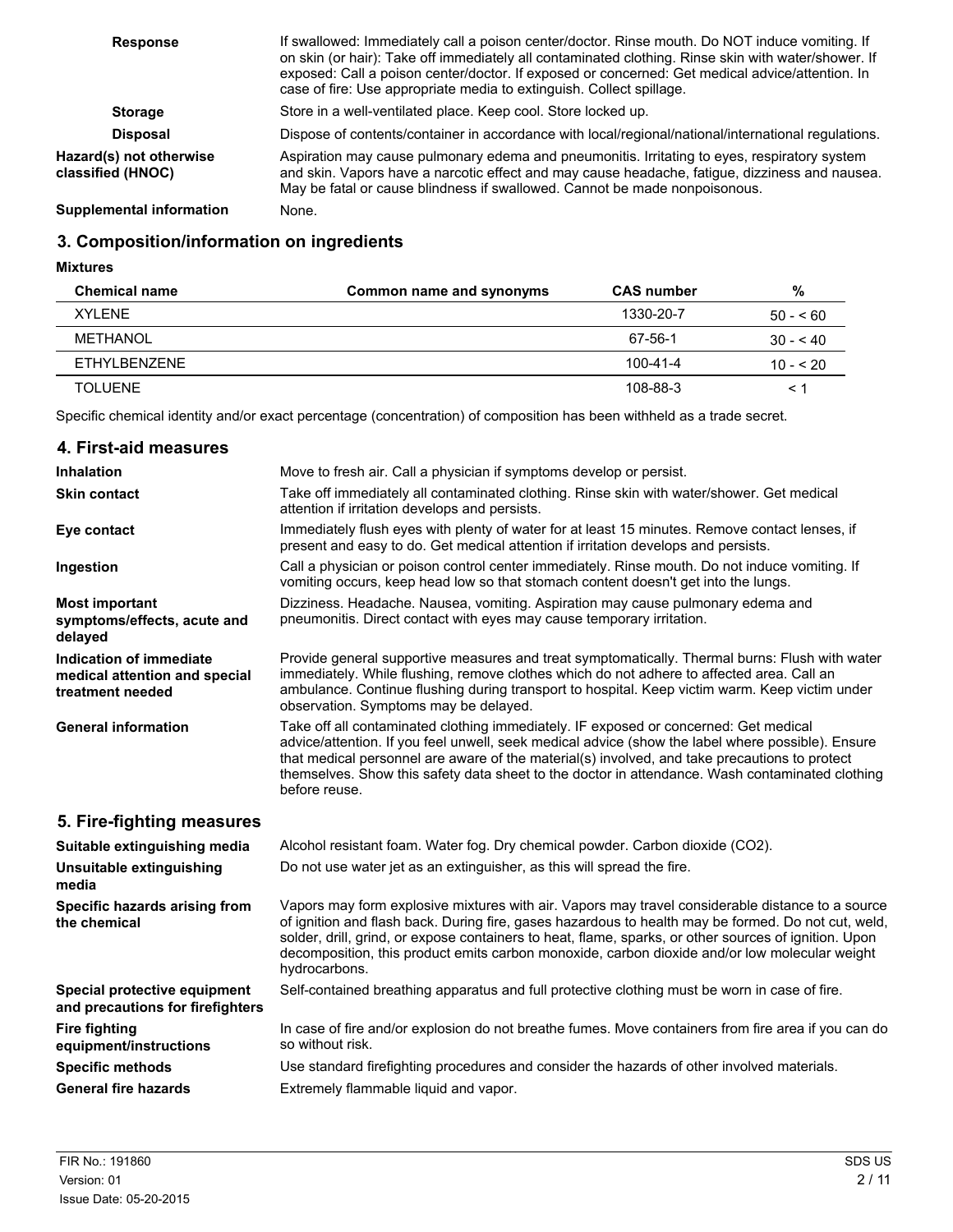## **6. Accidental release measures**

| Personal precautions,<br>protective equipment and<br>emergency procedures | Keep unnecessary personnel away. Keep people away from and upwind of spill/leak. Eliminate all<br>ignition sources (no smoking, flares, sparks, or flames in immediate area). Wear appropriate<br>protective equipment and clothing during clean-up. Avoid contact with eyes. Do not breathe mist or<br>vapor. Do not touch damaged containers or spilled material unless wearing appropriate protective<br>clothing. Ventilate closed spaces before entering them. Local authorities should be advised if<br>significant spillages cannot be contained. For personal protection, see section 8 of the SDS.                                                                                                                                                                                                                                                                                                                                          |
|---------------------------------------------------------------------------|------------------------------------------------------------------------------------------------------------------------------------------------------------------------------------------------------------------------------------------------------------------------------------------------------------------------------------------------------------------------------------------------------------------------------------------------------------------------------------------------------------------------------------------------------------------------------------------------------------------------------------------------------------------------------------------------------------------------------------------------------------------------------------------------------------------------------------------------------------------------------------------------------------------------------------------------------|
| <b>Methods and materials for</b><br>containment and cleaning up           | Eliminate all ignition sources (no smoking, flares, sparks, or flames in immediate area). Take<br>precautionary measures against static discharge. Use only non-sparking tools. Keep combustibles<br>(wood, paper, oil, etc.) away from spilled material. This product is miscible in water.                                                                                                                                                                                                                                                                                                                                                                                                                                                                                                                                                                                                                                                         |
|                                                                           | Large Spills: Stop the flow of material, if this is without risk. Dike the spilled material, where this is<br>possible. Cover with plastic sheet to prevent spreading. Use a non-combustible material like<br>vermiculite, sand or earth to soak up the product and place into a container for later disposal.<br>Prevent product from entering drains. Following product recovery, flush area with water.                                                                                                                                                                                                                                                                                                                                                                                                                                                                                                                                           |
|                                                                           | Small Spills: Absorb with earth, sand or other non-combustible material and transfer to containers<br>for later disposal. Wipe up with absorbent material (e.g. cloth, fleece). Clean surface thoroughly to<br>remove residual contamination.                                                                                                                                                                                                                                                                                                                                                                                                                                                                                                                                                                                                                                                                                                        |
|                                                                           | Never return spills to original containers for re-use. For waste disposal, see section 13 of the SDS.                                                                                                                                                                                                                                                                                                                                                                                                                                                                                                                                                                                                                                                                                                                                                                                                                                                |
| <b>Environmental precautions</b>                                          | Avoid release to the environment. Prevent further leakage or spillage if safe to do so. Avoid<br>discharge into drains, water courses or onto the ground. Inform appropriate managerial or<br>supervisory personnel of all environmental releases.                                                                                                                                                                                                                                                                                                                                                                                                                                                                                                                                                                                                                                                                                                   |
| 7. Handling and storage                                                   |                                                                                                                                                                                                                                                                                                                                                                                                                                                                                                                                                                                                                                                                                                                                                                                                                                                                                                                                                      |
| <b>Precautions for safe handling</b>                                      | Obtain special instructions before use. Do not handle until all safety precautions have been read<br>and understood. Do not handle, store or open near an open flame, sources of heat or sources of<br>ignition. Protect material from direct sunlight. Explosion-proof general and local exhaust ventilation.<br>Take precautionary measures against static discharges. All equipment used when handling the<br>product must be grounded. Use non-sparking tools and explosion-proof equipment. Avoid contact<br>with eyes. Do not breathe mist or vapor. Avoid prolonged exposure. Do not taste or swallow. When<br>using, do not eat, drink or smoke. Pregnant or breastfeeding women must not handle this product.<br>Should be handled in closed systems, if possible. Wear appropriate personal protective<br>equipment. Wash hands thoroughly after handling. Avoid release to the environment. Observe<br>good industrial hygiene practices. |
| Conditions for safe storage,<br>including any incompatibilities           | Store locked up. Keep away from heat, sparks and open flame. Prevent electrostatic charge<br>build-up by using common bonding and grounding techniques. Store in a cool, dry place out of<br>direct sunlight. Store in original tightly closed container. Store in a well-ventilated place. Keep in an<br>area equipped with sprinklers. Store away from incompatible materials (see Section 10 of the<br>SDS).                                                                                                                                                                                                                                                                                                                                                                                                                                                                                                                                      |

# **8. Exposure controls/personal protection**

# **Occupational exposure limits**

| <b>Components</b>                     | <b>Type</b> | Value     |  |
|---------------------------------------|-------------|-----------|--|
| ETHYLBENZENE (CAS<br>$100 - 41 - 4$   | <b>PEL</b>  | 435 mg/m3 |  |
|                                       |             | $100$ ppm |  |
| METHANOL (CAS 67-56-1)                | PEL         | 260 mg/m3 |  |
|                                       |             | $200$ ppm |  |
| XYLENE (CAS 1330-20-7)                | <b>PEL</b>  | 435 mg/m3 |  |
|                                       |             | $100$ ppm |  |
| US. OSHA Table Z-2 (29 CFR 1910.1000) |             |           |  |
| <b>Components</b>                     | Type        | Value     |  |
| <b>TOLUENE (CAS 108-88-3)</b>         | Ceiling     | 300 ppm   |  |
|                                       | TWA         | $200$ ppm |  |
| US. ACGIH Threshold Limit Values      |             |           |  |
| <b>Components</b>                     | Type        | Value     |  |
| ETHYLBENZENE (CAS<br>100-41-4)        | TWA         | 20 ppm    |  |
| METHANOL (CAS 67-56-1)                | <b>STEL</b> | $250$ ppm |  |
|                                       |             |           |  |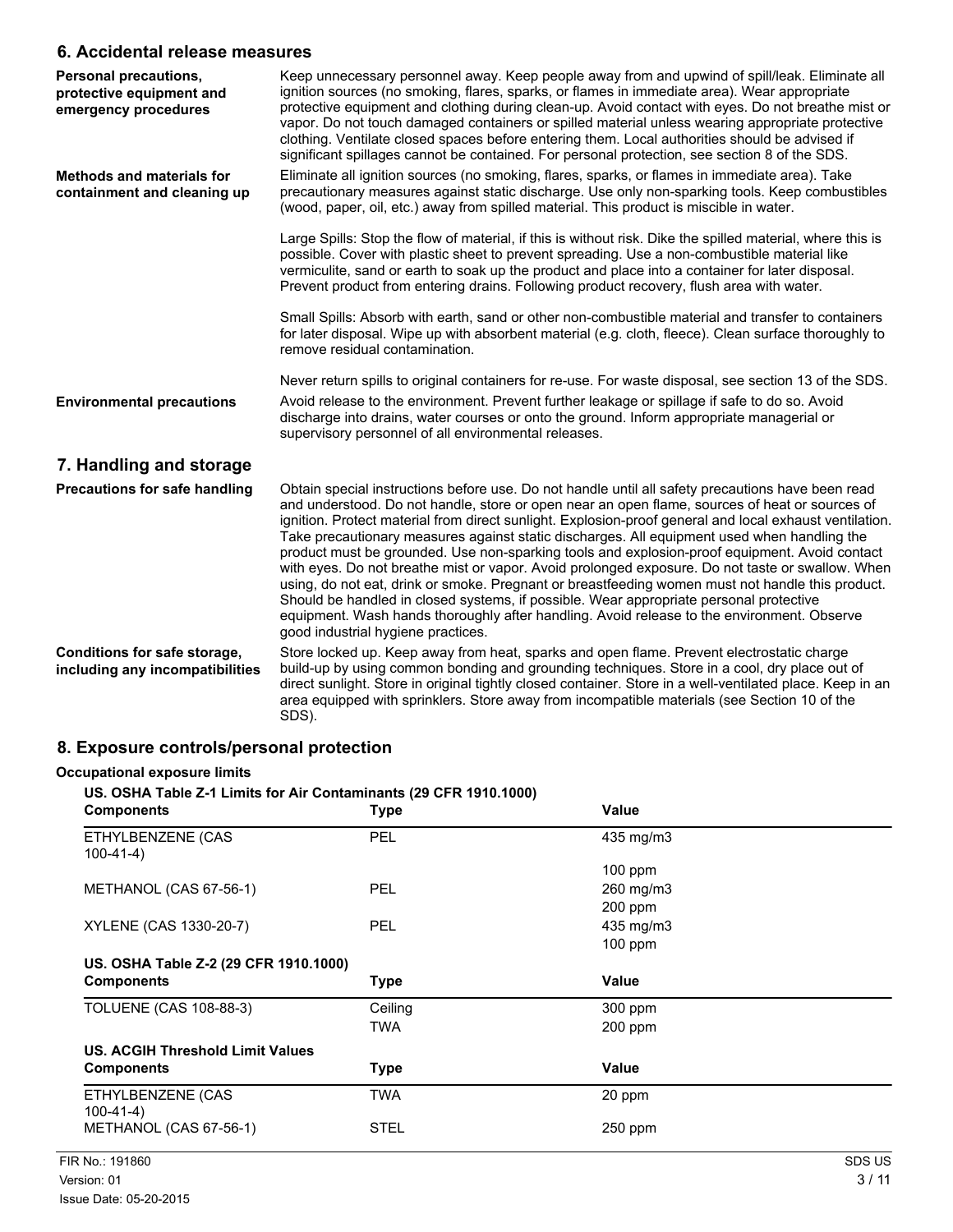# **US. ACGIH Threshold Limit Values**

| <b>Components</b>                           | <b>Type</b> | <b>Value</b> |  |
|---------------------------------------------|-------------|--------------|--|
|                                             | <b>TWA</b>  | 200 ppm      |  |
| TOLUENE (CAS 108-88-3)                      | TWA         | 20 ppm       |  |
| XYLENE (CAS 1330-20-7)                      | <b>STEL</b> | $150$ ppm    |  |
|                                             | <b>TWA</b>  | $100$ ppm    |  |
| US. NIOSH: Pocket Guide to Chemical Hazards |             |              |  |
| <b>Components</b>                           | Type        | <b>Value</b> |  |
| ETHYLBENZENE (CAS<br>$100-41-4)$            | <b>STEL</b> | 545 mg/m3    |  |
|                                             |             | $125$ ppm    |  |
|                                             | <b>TWA</b>  | 435 mg/m3    |  |
|                                             |             | $100$ ppm    |  |
| METHANOL (CAS 67-56-1)                      | <b>STEL</b> | 325 mg/m3    |  |
|                                             |             | 250 ppm      |  |
|                                             | <b>TWA</b>  | 260 mg/m3    |  |
|                                             |             | 200 ppm      |  |
| <b>TOLUENE (CAS 108-88-3)</b>               | <b>STEL</b> | 560 mg/m3    |  |
|                                             |             | $150$ ppm    |  |
|                                             | <b>TWA</b>  | 375 mg/m3    |  |
|                                             |             | 100 ppm      |  |

#### **Biological limit values**

| <b>ACGIH Biological Exposure Indices</b><br><b>Components</b> | Value       | <b>Determinant</b>                                        | <b>Specimen</b>        | <b>Sampling Time</b> |
|---------------------------------------------------------------|-------------|-----------------------------------------------------------|------------------------|----------------------|
| ETHYLBENZENE (CAS<br>$100-41-4)$                              | $0.15$ g/g  | Sum of<br>mandelic acid<br>and<br>phenylglyoxylic<br>acid | Creatinine in<br>urine | $\star$              |
| METHANOL (CAS 67-56-1) 15 mg/l                                |             | Methanol                                                  | Urine                  | $\star$              |
| TOLUENE (CAS 108-88-3) 0.3 mg/g                               |             | o-Cresol, with<br>hydrolysis                              | Creatinine in<br>urine | $\star$              |
|                                                               | $0.03$ mg/l | Toluene                                                   | Urine                  | $\star$              |
|                                                               | $0.02$ mg/l | Toluene                                                   | <b>Blood</b>           | $\star$              |
| XYLENE (CAS 1330-20-7)                                        | 1.5 $q/q$   | Methylhippuric<br>acids                                   | Creatinine in<br>urine | $\star$              |

\* - For sampling details, please see the source document.

## **Exposure guidelines**

| US - California OELs: Skin designation            |                                                                                                                                                                                                                                                                                                                                                                                                                                                   |                                   |
|---------------------------------------------------|---------------------------------------------------------------------------------------------------------------------------------------------------------------------------------------------------------------------------------------------------------------------------------------------------------------------------------------------------------------------------------------------------------------------------------------------------|-----------------------------------|
| METHANOL (CAS 67-56-1)                            |                                                                                                                                                                                                                                                                                                                                                                                                                                                   | Can be absorbed through the skin. |
| TOLUENE (CAS 108-88-3)                            |                                                                                                                                                                                                                                                                                                                                                                                                                                                   | Can be absorbed through the skin. |
| US - Minnesota Haz Subs: Skin designation applies |                                                                                                                                                                                                                                                                                                                                                                                                                                                   |                                   |
| METHANOL (CAS 67-56-1)                            |                                                                                                                                                                                                                                                                                                                                                                                                                                                   | Skin designation applies.         |
| TOLUENE (CAS 108-88-3)                            |                                                                                                                                                                                                                                                                                                                                                                                                                                                   | Skin designation applies.         |
| US - Tennessee OELs: Skin designation             |                                                                                                                                                                                                                                                                                                                                                                                                                                                   |                                   |
| METHANOL (CAS 67-56-1)                            |                                                                                                                                                                                                                                                                                                                                                                                                                                                   | Can be absorbed through the skin. |
| US ACGIH Threshold Limit Values: Skin designation |                                                                                                                                                                                                                                                                                                                                                                                                                                                   |                                   |
| METHANOL (CAS 67-56-1)                            |                                                                                                                                                                                                                                                                                                                                                                                                                                                   | Can be absorbed through the skin. |
|                                                   | US NIOSH Pocket Guide to Chemical Hazards: Skin designation                                                                                                                                                                                                                                                                                                                                                                                       |                                   |
| METHANOL (CAS 67-56-1)                            |                                                                                                                                                                                                                                                                                                                                                                                                                                                   | Can be absorbed through the skin. |
| Appropriate engineering<br>controls               | Explosion-proof general and local exhaust ventilation. Eye wash fountain and emergency showers<br>are recommended. Use adequate ventilation to control airborne concentrations below the<br>exposure limits/guidelines. If user operations generate a vapor, dust and/or mist, use process<br>enclosure, local exhaust ventilation, or other engineering controls to control airborne levels below<br>the recommended exposure limits/guidelines. |                                   |

### **Individual protection measures, such as personal protective equipment**

**Eye/face protection** Wear safety glasses with side shields (or goggles).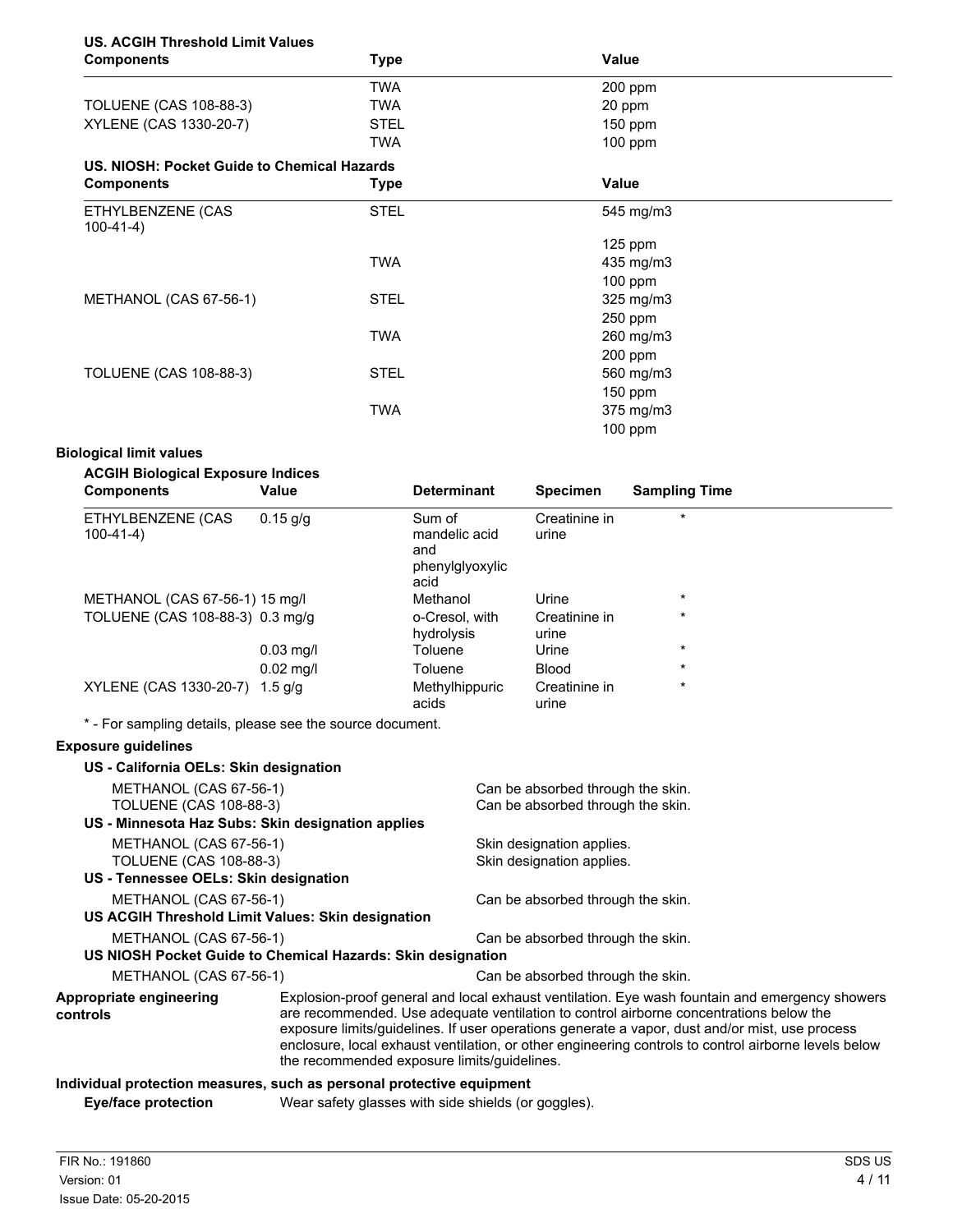| <b>Skin protection</b>            |                                                                                                                                                                                                                                                                                                                                                                                                                                                                                                                                                                                                                       |
|-----------------------------------|-----------------------------------------------------------------------------------------------------------------------------------------------------------------------------------------------------------------------------------------------------------------------------------------------------------------------------------------------------------------------------------------------------------------------------------------------------------------------------------------------------------------------------------------------------------------------------------------------------------------------|
| <b>Hand protection</b>            | Suitable chemical protective gloves should be worn when the potential exists for prolonged or<br>repeated skin exposure. The choice of an appropriate glove does not only depend on its material<br>but also on other quality features and is different from one producer to the other. Viton gloves are<br>recommended.                                                                                                                                                                                                                                                                                              |
| Other                             | Wear suitable protective clothing. Wear appropriate chemical resistant clothing if applicable.                                                                                                                                                                                                                                                                                                                                                                                                                                                                                                                        |
| <b>Respiratory protection</b>     | If engineering controls do not maintain airborne concentrations below recommended exposure<br>limits (where applicable) or to an acceptable level (in countries where exposure limits have not<br>been established), an approved respirator must be worn. If engineering controls do not maintain<br>airborne concentrations to a level which is adequate to protect worker health, an approved<br>respirator must be worn. Respirator selection, use and maintenance should be in accordance with<br>the requirements of OSHA Respiratory Protection Standard 29 CFR 1910.134 and/or Canadian<br>Standard CSA Z94.4. |
| <b>Thermal hazards</b>            | Wear appropriate thermal protective clothing, when necessary.                                                                                                                                                                                                                                                                                                                                                                                                                                                                                                                                                         |
| General hygiene<br>considerations | Always observe good personal hygiene measures, such as washing after handling the material<br>and before eating, drinking, and/or smoking. Routinely wash work clothing and protective<br>equipment to remove contaminants.                                                                                                                                                                                                                                                                                                                                                                                           |

# **9. Physical and chemical properties**

| <b>Appearance</b>                                 |                            |
|---------------------------------------------------|----------------------------|
| <b>Physical state</b>                             | Liquid.                    |
| Form                                              | Liquid.                    |
| Color                                             | Colorless.                 |
| Odor                                              | Alcoholic.                 |
| <b>Odor threshold</b>                             | Not available.             |
| рH                                                | Not available.             |
| Melting point/freezing point                      | Not available.             |
| Initial boiling point and boiling<br>range        | Not available.             |
| <b>Flash point</b>                                | 52.0 °F (11.1 °C) ASTM D56 |
| <b>Evaporation rate</b>                           | Not available.             |
| Flammability (solid, gas)                         | Not applicable.            |
| Upper/lower flammability or explosive limits      |                            |
| <b>Flammability limit - lower</b><br>(%)          | Not available.             |
| <b>Flammability limit - upper</b><br>(%)          | Not available.             |
| Explosive limit - lower (%)                       | Not available.             |
| Explosive limit - upper (%)                       | Not available.             |
| Vapor pressure                                    | Not available.             |
| <b>Vapor density</b>                              | Not available.             |
| <b>Relative density</b>                           | $0.8 - 0.9$                |
| <b>Relative density temperature</b>               | 77 °F (25 °C)              |
| Solubility(ies)                                   |                            |
| Solubility (water)                                | <b>SLIGHT IN WATER</b>     |
| <b>Partition coefficient</b><br>(n-octanol/water) | Not available.             |
| <b>Auto-ignition temperature</b>                  | Not available.             |
| <b>Decomposition temperature</b>                  | Not available.             |
| <b>Viscosity</b>                                  | Not available.             |
| <b>Other information</b>                          |                            |
| <b>Kinematic viscosity</b>                        | < 15 cSt                   |
| <b>Kinematic viscosity</b><br>temperature         | 104 °F (40 °C)             |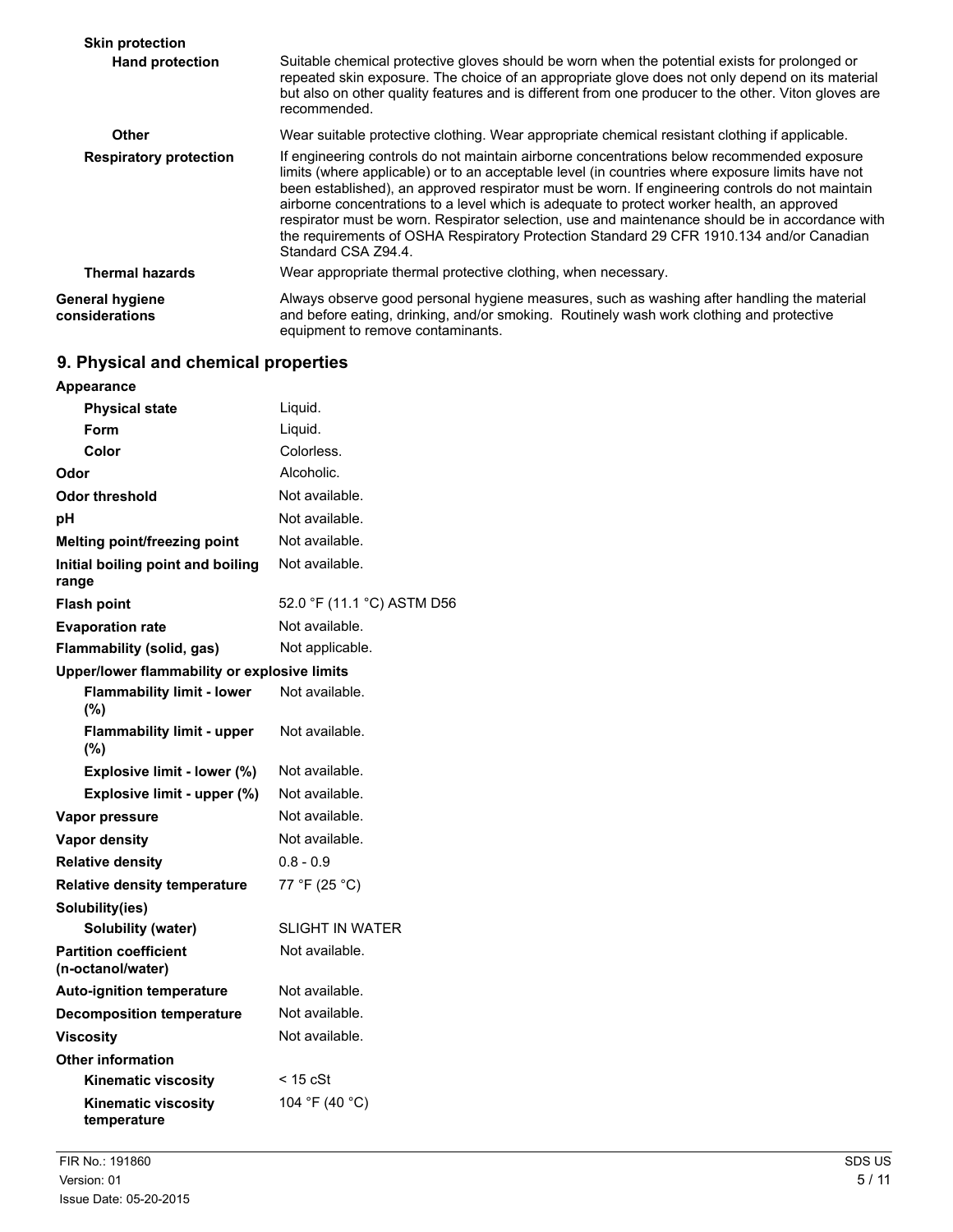**VOC (Weight %)** 10 % w/w CAM310

## **10. Stability and reactivity**

| <b>Reactivity</b>                            | The product is stable and non-reactive under normal conditions of use, storage and transport.                                                     |
|----------------------------------------------|---------------------------------------------------------------------------------------------------------------------------------------------------|
| <b>Chemical stability</b>                    | Material is stable under normal conditions.                                                                                                       |
| <b>Possibility of hazardous</b><br>reactions | Hazardous polymerization does not occur.                                                                                                          |
| <b>Conditions to avoid</b>                   | Avoid heat, sparks, open flames and other ignition sources. Avoid temperatures exceeding the<br>flash point. Contact with incompatible materials. |
| Incompatible materials                       | Strong acids. Strong oxidizing agents. Halogens.                                                                                                  |
| <b>Hazardous decomposition</b><br>products   | Upon decomposition, this product emits carbon monoxide, carbon dioxide and/or low molecular<br>weight hydrocarbons.                               |

## **11. Toxicological information**

### **Information on likely routes of exposure**

| Inhalation                                                                         | May cause damage to organs by inhalation. May cause irritation to the respiratory system. Vapors<br>have a narcotic effect and may cause headache, fatigue, dizziness and nausea. Prolonged<br>inhalation may be harmful. |
|------------------------------------------------------------------------------------|---------------------------------------------------------------------------------------------------------------------------------------------------------------------------------------------------------------------------|
| <b>Skin contact</b>                                                                | Harmful if absorbed through skin.                                                                                                                                                                                         |
| Eye contact                                                                        | Direct contact with eyes may cause temporary irritation.                                                                                                                                                                  |
| Ingestion                                                                          | Harmful if swallowed. Droplets of the product aspirated into the lungs through ingestion or<br>vomiting may cause a serious chemical pneumonia. May be fatal or cause blindness if swallowed.                             |
| Symptoms related to the<br>physical, chemical and<br>toxicological characteristics | Headache. Dizziness. Nausea, vomiting. Aspiration may cause pulmonary edema and<br>pneumonitis.                                                                                                                           |

### **Information on toxicological effects**

Acute toxicity **May be fatal if swallowed and enters airways.** 

| <b>Components</b>           | <b>Species</b> | <b>Calculated/Test Results</b> |
|-----------------------------|----------------|--------------------------------|
| ETHYLBENZENE (CAS 100-41-4) |                |                                |
| <b>Acute</b>                |                |                                |
| Dermal                      |                |                                |
| LD50                        | Rabbit         | 17800 mg/kg                    |
| Oral                        |                |                                |
| LD50                        | Rat            | 3500 mg/kg                     |
| METHANOL (CAS 67-56-1)      |                |                                |
| <b>Acute</b>                |                |                                |
| Dermal                      |                |                                |
| LD50                        | Rabbit         | 15800 mg/kg                    |
| Inhalation                  |                |                                |
| <b>LC50</b>                 | Cat            | 85.41 mg/l, 4.5 Hours          |
|                             |                | 43.68 mg/l, 6 Hours            |
|                             | Rat            | 64000 ppm, 4 Hours             |
|                             |                | 87.5 mg/l, 6 Hours             |
| Oral                        |                |                                |
| LD50                        | Dog            | 8000 mg/kg                     |
|                             | Monkey         | 2 g/kg                         |
|                             | Mouse          | 7300 mg/kg                     |
|                             | Rabbit         | 14.4 g/kg                      |
|                             | Rat            | 5628 mg/kg                     |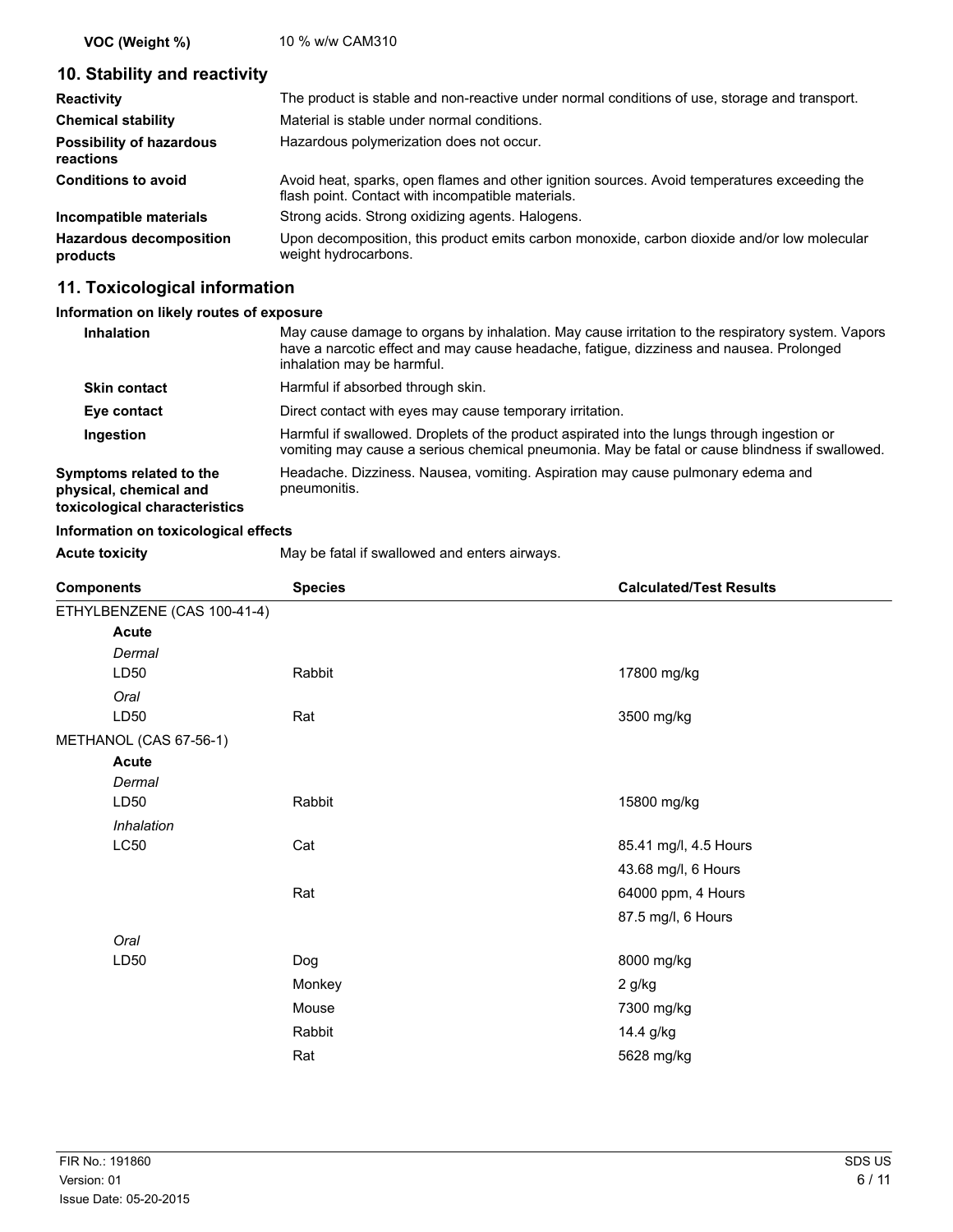| <b>Components</b>      |                                                         | <b>Species</b>                                                                                                                                                   |                                                                                            | <b>Calculated/Test Results</b>                                                     |  |
|------------------------|---------------------------------------------------------|------------------------------------------------------------------------------------------------------------------------------------------------------------------|--------------------------------------------------------------------------------------------|------------------------------------------------------------------------------------|--|
|                        | TOLUENE (CAS 108-88-3)                                  |                                                                                                                                                                  |                                                                                            |                                                                                    |  |
|                        | <b>Acute</b>                                            |                                                                                                                                                                  |                                                                                            |                                                                                    |  |
|                        | Dermal                                                  |                                                                                                                                                                  |                                                                                            |                                                                                    |  |
|                        | LD50                                                    | Rabbit                                                                                                                                                           |                                                                                            | 12124 mg/kg                                                                        |  |
|                        |                                                         |                                                                                                                                                                  |                                                                                            | 14.1 ml/kg                                                                         |  |
|                        | Inhalation                                              |                                                                                                                                                                  |                                                                                            |                                                                                    |  |
|                        | <b>LC50</b>                                             | Mouse                                                                                                                                                            |                                                                                            | 5320 ppm, 8 Hours                                                                  |  |
|                        |                                                         |                                                                                                                                                                  |                                                                                            | 400 ppm, 24 Hours                                                                  |  |
|                        |                                                         | Rat                                                                                                                                                              |                                                                                            | 26700 ppm, 1 Hours                                                                 |  |
|                        |                                                         |                                                                                                                                                                  |                                                                                            | 12200 ppm, 2 Hours                                                                 |  |
|                        |                                                         |                                                                                                                                                                  |                                                                                            | 8000 ppm, 4 Hours                                                                  |  |
|                        | Oral                                                    |                                                                                                                                                                  |                                                                                            |                                                                                    |  |
|                        | LD50                                                    | Rat                                                                                                                                                              |                                                                                            | $2.6$ g/kg                                                                         |  |
|                        | XYLENE (CAS 1330-20-7)                                  |                                                                                                                                                                  |                                                                                            |                                                                                    |  |
|                        | Acute                                                   |                                                                                                                                                                  |                                                                                            |                                                                                    |  |
|                        | Dermal                                                  |                                                                                                                                                                  |                                                                                            |                                                                                    |  |
|                        | LD50                                                    | Rabbit                                                                                                                                                           |                                                                                            | > 43 g/kg                                                                          |  |
|                        | Inhalation                                              |                                                                                                                                                                  |                                                                                            |                                                                                    |  |
|                        | <b>LC50</b>                                             | Mouse                                                                                                                                                            |                                                                                            | 3907 mg/l, 6 Hours                                                                 |  |
|                        |                                                         | Rat                                                                                                                                                              |                                                                                            | 6350 mg/l, 4 Hours                                                                 |  |
|                        | Oral                                                    |                                                                                                                                                                  |                                                                                            |                                                                                    |  |
|                        | LD50                                                    | Mouse                                                                                                                                                            |                                                                                            | 1590 mg/kg                                                                         |  |
|                        |                                                         | Rat                                                                                                                                                              |                                                                                            | 3523 - 8600 mg/kg                                                                  |  |
|                        | <b>Skin corrosion/irritation</b>                        | Prolonged skin contact may cause temporary irritation.                                                                                                           |                                                                                            |                                                                                    |  |
| irritation             | Serious eye damage/eye                                  | Direct contact with eyes may cause temporary irritation.                                                                                                         |                                                                                            |                                                                                    |  |
|                        | Respiratory or skin sensitization                       |                                                                                                                                                                  |                                                                                            |                                                                                    |  |
|                        | <b>Respiratory sensitization</b>                        | Not a respiratory sensitizer.                                                                                                                                    |                                                                                            |                                                                                    |  |
|                        | <b>Skin sensitization</b>                               | This product is not expected to cause skin sensitization.                                                                                                        |                                                                                            |                                                                                    |  |
|                        | <b>Germ cell mutagenicity</b>                           | No data available to indicate product or any components present at greater than 0.1% are<br>mutagenic or genotoxic.                                              |                                                                                            |                                                                                    |  |
|                        | Carcinogenicity                                         | Suspected of causing cancer.                                                                                                                                     |                                                                                            |                                                                                    |  |
|                        |                                                         | IARC Monographs. Overall Evaluation of Carcinogenicity                                                                                                           |                                                                                            |                                                                                    |  |
|                        | ETHYLBENZENE (CAS 100-41-4)                             |                                                                                                                                                                  | 2B Possibly carcinogenic to humans.<br>3 Not classifiable as to carcinogenicity to humans. |                                                                                    |  |
|                        | <b>TOLUENE (CAS 108-88-3)</b><br>XYLENE (CAS 1330-20-7) |                                                                                                                                                                  |                                                                                            | 3 Not classifiable as to carcinogenicity to humans.                                |  |
|                        |                                                         | OSHA Specifically Regulated Substances (29 CFR 1910.1001-1050)                                                                                                   |                                                                                            |                                                                                    |  |
|                        | Not listed.                                             |                                                                                                                                                                  |                                                                                            |                                                                                    |  |
|                        | <b>Reproductive toxicity</b>                            | Components in this product have been shown to cause birth defects and reproductive disorders in<br>laboratory animals. May damage fertility or the unborn child. |                                                                                            |                                                                                    |  |
|                        | Specific target organ toxicity -<br>single exposure     | Causes damage to organs. Central nervous system. Liver. Optic nerves.                                                                                            |                                                                                            |                                                                                    |  |
|                        | Specific target organ toxicity -<br>repeated exposure   | Not classified.                                                                                                                                                  |                                                                                            |                                                                                    |  |
|                        | <b>Aspiration hazard</b>                                | May be fatal if swallowed and enters airways.                                                                                                                    |                                                                                            |                                                                                    |  |
| <b>Chronic effects</b> |                                                         |                                                                                                                                                                  |                                                                                            | Prolonged inhalation may be harmful. Prolonged exposure may cause chronic effects. |  |
|                        | 12. Ecological information                              |                                                                                                                                                                  |                                                                                            |                                                                                    |  |
| <b>Ecotoxicity</b>     |                                                         | Toxic to aquatic life with long lasting effects.                                                                                                                 |                                                                                            |                                                                                    |  |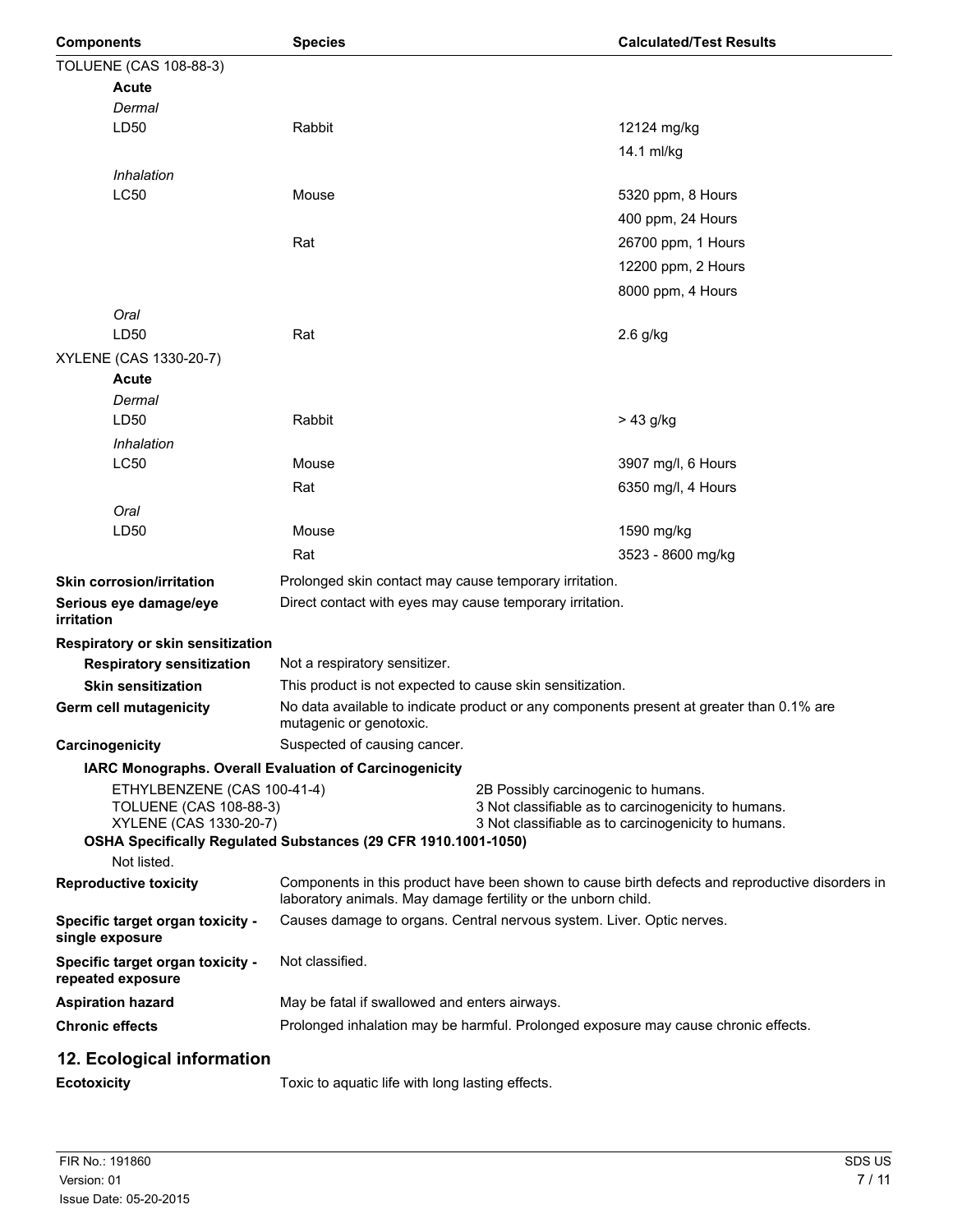| <b>Ecotoxicity</b>                                                |                                                                                                                                                                                                                                                                                                                                                   |                                                                                              |                                |
|-------------------------------------------------------------------|---------------------------------------------------------------------------------------------------------------------------------------------------------------------------------------------------------------------------------------------------------------------------------------------------------------------------------------------------|----------------------------------------------------------------------------------------------|--------------------------------|
| <b>Components</b>                                                 |                                                                                                                                                                                                                                                                                                                                                   | <b>Species</b>                                                                               | <b>Calculated/Test Results</b> |
| ETHYLBENZENE (CAS 100-41-4)                                       |                                                                                                                                                                                                                                                                                                                                                   |                                                                                              |                                |
| <b>Aquatic</b>                                                    |                                                                                                                                                                                                                                                                                                                                                   |                                                                                              |                                |
| Crustacea                                                         | <b>EC50</b>                                                                                                                                                                                                                                                                                                                                       | Water flea (Daphnia magna)                                                                   | 1.37 - 4.4 mg/l, 48 hours      |
| Fish                                                              | <b>LC50</b>                                                                                                                                                                                                                                                                                                                                       | Fathead minnow (Pimephales promelas) 7.5 - 11 mg/l, 96 hours                                 |                                |
| METHANOL (CAS 67-56-1)                                            |                                                                                                                                                                                                                                                                                                                                                   |                                                                                              |                                |
| <b>Aquatic</b>                                                    |                                                                                                                                                                                                                                                                                                                                                   |                                                                                              |                                |
| Crustacea                                                         | EC50                                                                                                                                                                                                                                                                                                                                              | Water flea (Daphnia magna)                                                                   | > 10000 mg/l, 48 hours         |
| Fish                                                              | <b>LC50</b>                                                                                                                                                                                                                                                                                                                                       | Fathead minnow (Pimephales promelas) > 100 mg/l, 96 hours                                    |                                |
| <b>TOLUENE (CAS 108-88-3)</b>                                     |                                                                                                                                                                                                                                                                                                                                                   |                                                                                              |                                |
| <b>Aquatic</b>                                                    |                                                                                                                                                                                                                                                                                                                                                   |                                                                                              |                                |
| Crustacea                                                         | <b>EC50</b>                                                                                                                                                                                                                                                                                                                                       | Water flea (Daphnia magna)                                                                   | 5.46 - 9.83 mg/l, 48 hours     |
| Fish                                                              | LC50                                                                                                                                                                                                                                                                                                                                              | Coho salmon, silver salmon<br>(Oncorhynchus kisutch)                                         | 8.11 mg/l, 96 hours            |
| XYLENE (CAS 1330-20-7)                                            |                                                                                                                                                                                                                                                                                                                                                   |                                                                                              |                                |
| <b>Aquatic</b>                                                    |                                                                                                                                                                                                                                                                                                                                                   |                                                                                              |                                |
| Fish                                                              | <b>LC50</b>                                                                                                                                                                                                                                                                                                                                       | Bluegill (Lepomis macrochirus)                                                               | 7.711 - 9.591 mg/l, 96 hours   |
| Persistence and degradability<br><b>Bioaccumulative potential</b> |                                                                                                                                                                                                                                                                                                                                                   | No data is available on the degradability of this product.                                   |                                |
| Partition coefficient n-octanol / water (log Kow)                 |                                                                                                                                                                                                                                                                                                                                                   |                                                                                              |                                |
| <b>ETHYLBENZENE</b>                                               |                                                                                                                                                                                                                                                                                                                                                   | 3.15                                                                                         |                                |
| <b>METHANOL</b>                                                   |                                                                                                                                                                                                                                                                                                                                                   | $-0.77$                                                                                      |                                |
| <b>TOLUENE</b><br><b>XYLENE</b>                                   |                                                                                                                                                                                                                                                                                                                                                   | 2.73                                                                                         |                                |
| <b>Mobility in soil</b>                                           | $3.12 - 3.2$<br>No data available.                                                                                                                                                                                                                                                                                                                |                                                                                              |                                |
| Other adverse effects                                             | No other adverse environmental effects (e.g. ozone depletion, photochemical ozone creation                                                                                                                                                                                                                                                        |                                                                                              |                                |
|                                                                   |                                                                                                                                                                                                                                                                                                                                                   | potential, endocrine disruption, global warming potential) are expected from this component. |                                |
| 13. Disposal considerations                                       |                                                                                                                                                                                                                                                                                                                                                   |                                                                                              |                                |
| <b>Disposal instructions</b>                                      | Collect and reclaim or dispose in sealed containers at licensed waste disposal site. Do not allow<br>this material to drain into sewers/water supplies. Do not contaminate ponds, waterways or ditches<br>with chemical or used container. Dispose of contents/container in accordance with<br>local/regional/national/international regulations. |                                                                                              |                                |
| <b>Local disposal regulations</b>                                 | Dispose in accordance with all applicable regulations.                                                                                                                                                                                                                                                                                            |                                                                                              |                                |
| Hazardous waste code                                              | The waste code should be assigned in discussion between the user, the producer and the waste<br>disposal company.                                                                                                                                                                                                                                 |                                                                                              |                                |
| Waste from residues / unused<br>products                          | Dispose of in accordance with local regulations. Empty containers or liners may retain some<br>product residues. This material and its container must be disposed of in a safe manner (see:<br>Disposal instructions).                                                                                                                            |                                                                                              |                                |
| <b>Contaminated packaging</b>                                     | Empty containers should be taken to an approved waste handling site for recycling or disposal.<br>Since emptied containers may retain product residue, follow label warnings even after container is<br>emptied.                                                                                                                                  |                                                                                              |                                |
| 14. Transport information                                         |                                                                                                                                                                                                                                                                                                                                                   |                                                                                              |                                |
| <b>DOT</b>                                                        |                                                                                                                                                                                                                                                                                                                                                   |                                                                                              |                                |
| <unspecified></unspecified>                                       |                                                                                                                                                                                                                                                                                                                                                   |                                                                                              |                                |
| <b>UN number</b>                                                  | <b>UN1993</b>                                                                                                                                                                                                                                                                                                                                     |                                                                                              |                                |
| UN proper shipping name<br>Transport hazard class(es)             |                                                                                                                                                                                                                                                                                                                                                   | FLAMMABLE LIQUIDS, N.O.S. (METHYL ALCOHOL, XYLENE (ALL ISOMERS))                             |                                |
| <b>Class</b><br><b>Subsidiary risk</b>                            | 3                                                                                                                                                                                                                                                                                                                                                 |                                                                                              |                                |
|                                                                   |                                                                                                                                                                                                                                                                                                                                                   |                                                                                              |                                |

**Label(s)** 3<br> **king group** 11 **Packing group Special precautions for user** Read safety instructions, SDS and emergency procedures before handling.

**Subsidiary risk** Fig. 2. The capacity of  $\frac{1}{3}$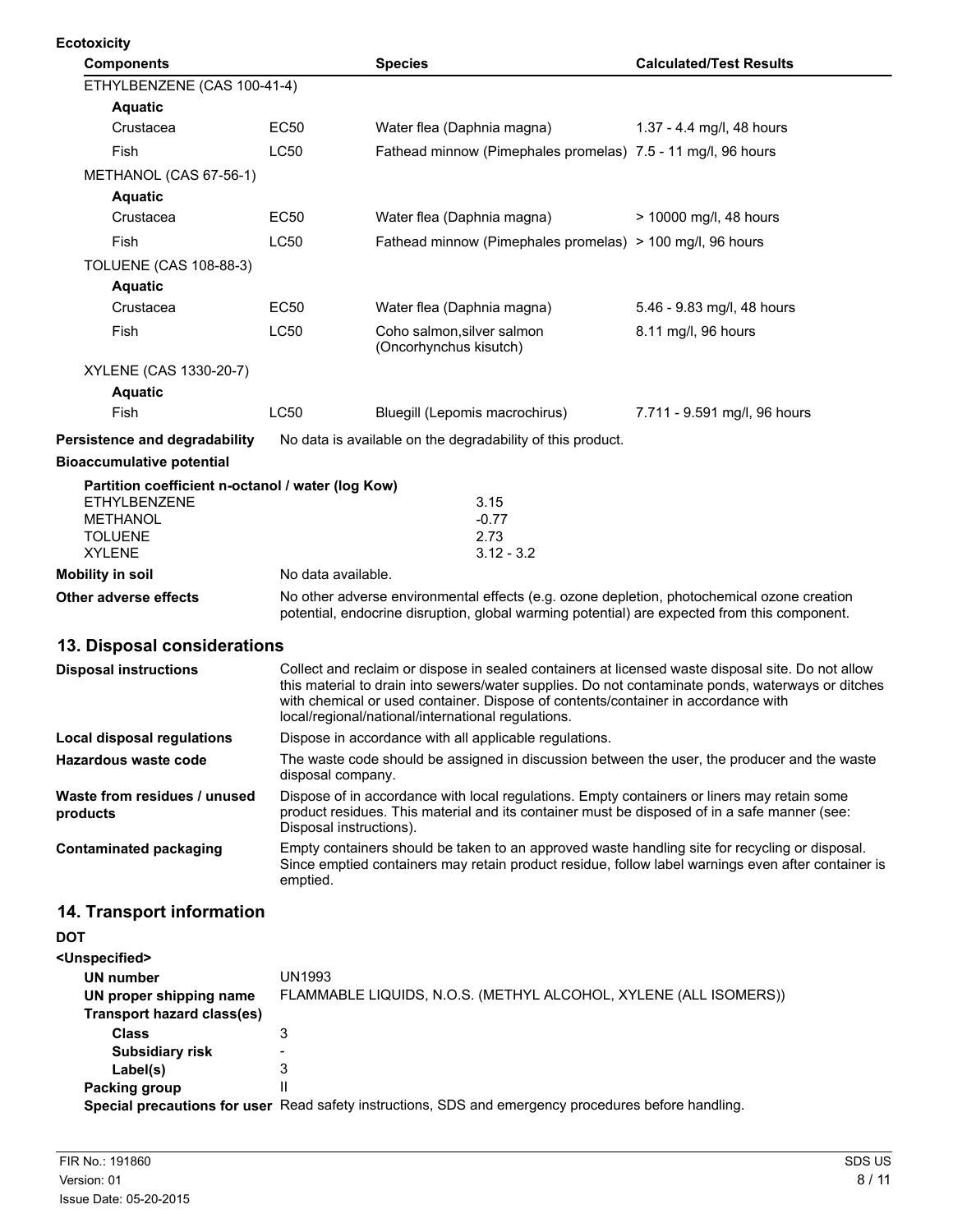## **IATA**

| <unspecified></unspecified>                                                    |                                                                                                      |
|--------------------------------------------------------------------------------|------------------------------------------------------------------------------------------------------|
| <b>UN number</b>                                                               | <b>UN1993</b>                                                                                        |
| UN proper shipping name                                                        | FLAMMABLE LIQUIDS, N.O.S. (METHYL ALCOHOL, XYLENE (ALL ISOMERS))                                     |
| <b>Transport hazard class(es)</b>                                              |                                                                                                      |
| <b>Class</b>                                                                   | 3                                                                                                    |
| <b>Subsidiary risk</b>                                                         |                                                                                                      |
| Label(s)                                                                       | 3                                                                                                    |
| Packing group                                                                  | $\mathbf{H}$                                                                                         |
| <b>Environmental hazards</b>                                                   | No.                                                                                                  |
|                                                                                | Special precautions for user Read safety instructions, SDS and emergency procedures before handling. |
| <b>Other information</b>                                                       |                                                                                                      |
| Passenger and cargo                                                            | Forbidden.                                                                                           |
| aircraft                                                                       |                                                                                                      |
| Cargo aircraft only                                                            | Forbidden.                                                                                           |
| <b>IMDG</b>                                                                    |                                                                                                      |
| <unspecified></unspecified>                                                    |                                                                                                      |
| <b>UN number</b>                                                               | <b>UN1993</b>                                                                                        |
| UN proper shipping name                                                        | FLAMMABLE LIQUIDS, N.O.S. (METHYL ALCOHOL, XYLENE (ALL ISOMERS))                                     |
| <b>Transport hazard class(es)</b>                                              |                                                                                                      |
| <b>Class</b>                                                                   | 3                                                                                                    |
| <b>Subsidiary risk</b>                                                         |                                                                                                      |
| Label(s)                                                                       | 3                                                                                                    |
| Packing group                                                                  | Ш                                                                                                    |
| <b>Environmental hazards</b>                                                   |                                                                                                      |
| <b>Marine pollutant</b>                                                        | No.                                                                                                  |
| <b>EmS</b>                                                                     | Not available.                                                                                       |
|                                                                                | Special precautions for user Read safety instructions, SDS and emergency procedures before handling. |
| Transport in bulk according to<br>Annex II of MARPOL 73/78 and<br>the IBC Code | Not established.                                                                                     |
| <b>DOT</b>                                                                     |                                                                                                      |





# **15. Regulatory information**

**US federal regulations** This product is a "Hazardous Chemical" as defined by the OSHA Hazard Communication Standard, 29 CFR 1910.1200.

**TSCA Section 12(b) Export Notification (40 CFR 707, Subpt. D)**

Not regulated.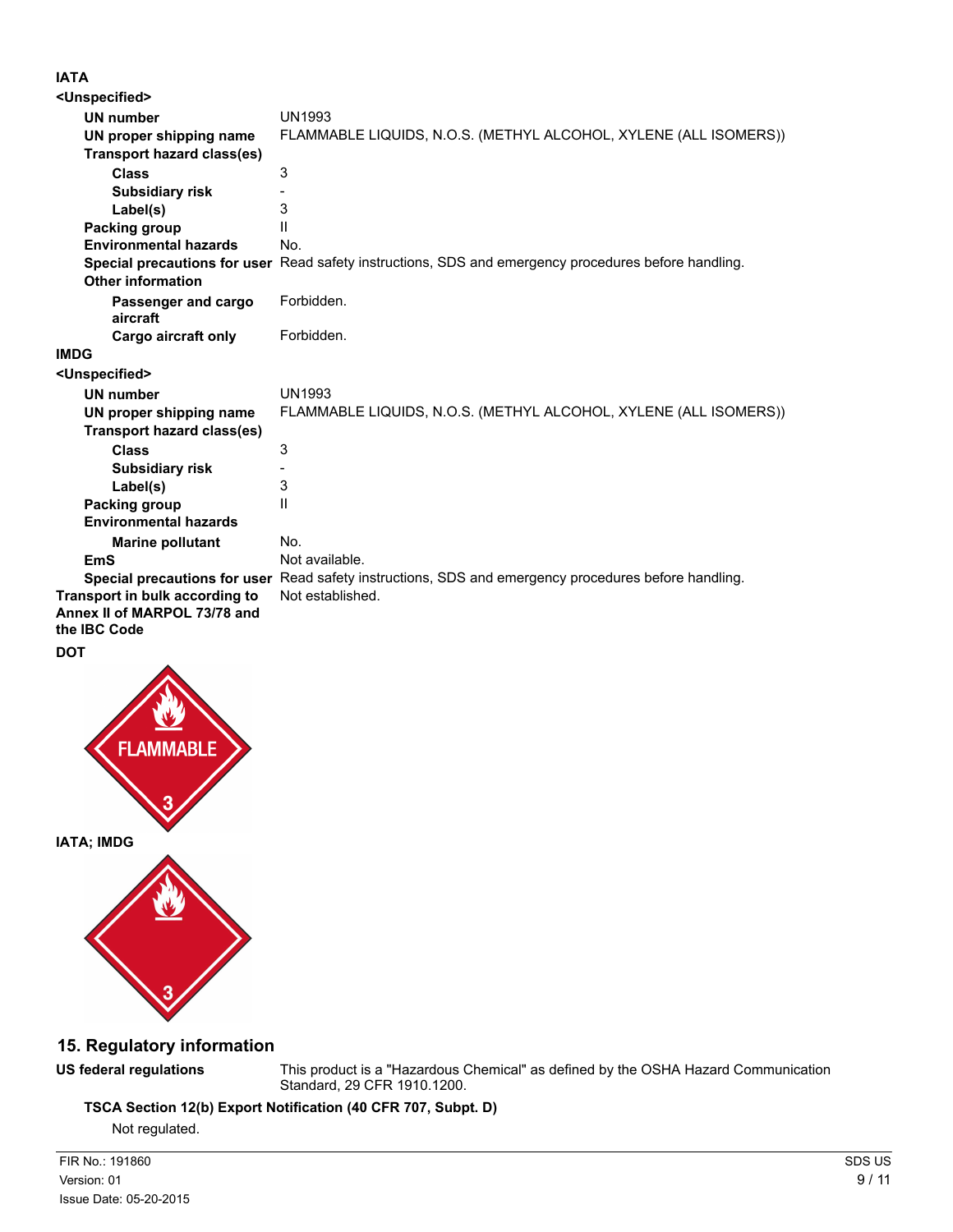| <b>CERCLA Hazardous Substance List (40 CFR 302.4)</b>                                                            |                                                                                                                       |                   |                                                                                                                  |        |
|------------------------------------------------------------------------------------------------------------------|-----------------------------------------------------------------------------------------------------------------------|-------------------|------------------------------------------------------------------------------------------------------------------|--------|
| ETHYLBENZENE (CAS 100-41-4)                                                                                      |                                                                                                                       | Listed.           |                                                                                                                  |        |
| METHANOL (CAS 67-56-1)                                                                                           |                                                                                                                       | Listed.           |                                                                                                                  |        |
| <b>TOLUENE (CAS 108-88-3)</b>                                                                                    |                                                                                                                       | Listed.           |                                                                                                                  |        |
| XYLENE (CAS 1330-20-7)                                                                                           |                                                                                                                       | Listed.           |                                                                                                                  |        |
| SARA 304 Emergency release notification                                                                          |                                                                                                                       |                   |                                                                                                                  |        |
| Not regulated.                                                                                                   |                                                                                                                       |                   |                                                                                                                  |        |
| OSHA Specifically Regulated Substances (29 CFR 1910.1001-1050)                                                   |                                                                                                                       |                   |                                                                                                                  |        |
| Not listed.                                                                                                      |                                                                                                                       |                   |                                                                                                                  |        |
| Superfund Amendments and Reauthorization Act of 1986 (SARA)                                                      |                                                                                                                       |                   |                                                                                                                  |        |
| <b>Hazard categories</b>                                                                                         | Immediate Hazard - Yes<br>Delayed Hazard - Yes<br>Fire Hazard - Yes<br>Pressure Hazard - No<br>Reactivity Hazard - No |                   |                                                                                                                  |        |
| <b>SARA 302 Extremely hazardous substance</b>                                                                    |                                                                                                                       |                   |                                                                                                                  |        |
| Not listed.                                                                                                      |                                                                                                                       |                   |                                                                                                                  |        |
| SARA 311/312 Hazardous                                                                                           | No                                                                                                                    |                   |                                                                                                                  |        |
| chemical                                                                                                         |                                                                                                                       |                   |                                                                                                                  |        |
|                                                                                                                  |                                                                                                                       |                   |                                                                                                                  |        |
| SARA 313 (TRI reporting)                                                                                         |                                                                                                                       |                   |                                                                                                                  |        |
| <b>Chemical name</b>                                                                                             |                                                                                                                       | <b>CAS number</b> | % by wt.                                                                                                         |        |
| <b>XYLENE</b>                                                                                                    |                                                                                                                       | 1330-20-7         | $50 - 60$                                                                                                        |        |
| <b>METHANOL</b>                                                                                                  |                                                                                                                       | 67-56-1           | $30 - 40$                                                                                                        |        |
| <b>ETHYLBENZENE</b>                                                                                              |                                                                                                                       | 100-41-4          | $10 - 20$                                                                                                        |        |
| <b>TOLUENE</b>                                                                                                   |                                                                                                                       | 108-88-3          | < 1                                                                                                              |        |
| Other federal regulations                                                                                        |                                                                                                                       |                   |                                                                                                                  |        |
| Clean Air Act (CAA) Section 112 Hazardous Air Pollutants (HAPs) List                                             |                                                                                                                       |                   |                                                                                                                  |        |
| ETHYLBENZENE (CAS 100-41-4)<br>METHANOL (CAS 67-56-1)<br><b>TOLUENE (CAS 108-88-3)</b><br>XYLENE (CAS 1330-20-7) |                                                                                                                       |                   |                                                                                                                  |        |
| Clean Air Act (CAA) Section 112(r) Accidental Release Prevention (40 CFR 68.130)                                 |                                                                                                                       |                   |                                                                                                                  |        |
| Not regulated.                                                                                                   |                                                                                                                       |                   |                                                                                                                  |        |
| <b>Safe Drinking Water Act</b><br>(SDWA)                                                                         | Not regulated.                                                                                                        |                   |                                                                                                                  |        |
| <b>Chemical Code Number</b>                                                                                      |                                                                                                                       |                   | Drug Enforcement Administration (DEA). List 2, Essential Chemicals (21 CFR 1310.02(b) and 1310.04(f)(2) and      |        |
| <b>TOLUENE (CAS 108-88-3)</b>                                                                                    |                                                                                                                       | 6594              |                                                                                                                  |        |
|                                                                                                                  |                                                                                                                       |                   | Drug Enforcement Administration (DEA). List 1 & 2 Exempt Chemical Mixtures (21 CFR 1310.12(c))                   |        |
| <b>TOLUENE (CAS 108-88-3)</b>                                                                                    |                                                                                                                       | 35 %WV            |                                                                                                                  |        |
|                                                                                                                  | <b>DEA Exempt Chemical Mixtures Code Number</b>                                                                       |                   |                                                                                                                  |        |
| <b>TOLUENE (CAS 108-88-3)</b>                                                                                    |                                                                                                                       | 594               |                                                                                                                  |        |
|                                                                                                                  |                                                                                                                       |                   |                                                                                                                  |        |
| <b>US state regulations</b>                                                                                      |                                                                                                                       |                   |                                                                                                                  |        |
|                                                                                                                  |                                                                                                                       |                   | US. California Controlled Substances. CA Department of Justice (California Health and Safety Code Section 11100) |        |
| Not listed.                                                                                                      |                                                                                                                       |                   |                                                                                                                  |        |
| US. Massachusetts RTK - Substance List                                                                           |                                                                                                                       |                   |                                                                                                                  |        |
| ETHYLBENZENE (CAS 100-41-4)<br>METHANOL (CAS 67-56-1)<br><b>TOLUENE (CAS 108-88-3)</b><br>XYLENE (CAS 1330-20-7) |                                                                                                                       |                   |                                                                                                                  |        |
| US. New Jersey Worker and Community Right-to-Know Act                                                            |                                                                                                                       |                   |                                                                                                                  |        |
| ETHYLBENZENE (CAS 100-41-4)                                                                                      |                                                                                                                       |                   |                                                                                                                  |        |
| METHANOL (CAS 67-56-1)                                                                                           |                                                                                                                       |                   |                                                                                                                  |        |
| <b>TOLUENE (CAS 108-88-3)</b>                                                                                    |                                                                                                                       |                   |                                                                                                                  |        |
| XYLENE (CAS 1330-20-7)                                                                                           |                                                                                                                       |                   |                                                                                                                  |        |
| US. Pennsylvania Worker and Community Right-to-Know Law                                                          |                                                                                                                       |                   |                                                                                                                  |        |
| ETHYLBENZENE (CAS 100-41-4)                                                                                      |                                                                                                                       |                   |                                                                                                                  |        |
| METHANOL (CAS 67-56-1)                                                                                           |                                                                                                                       |                   |                                                                                                                  |        |
| <b>TOLUENE (CAS 108-88-3)</b>                                                                                    |                                                                                                                       |                   |                                                                                                                  |        |
| FIR No.: 191860                                                                                                  |                                                                                                                       |                   |                                                                                                                  | SDS US |
| Version: 01                                                                                                      |                                                                                                                       |                   |                                                                                                                  | 10/11  |